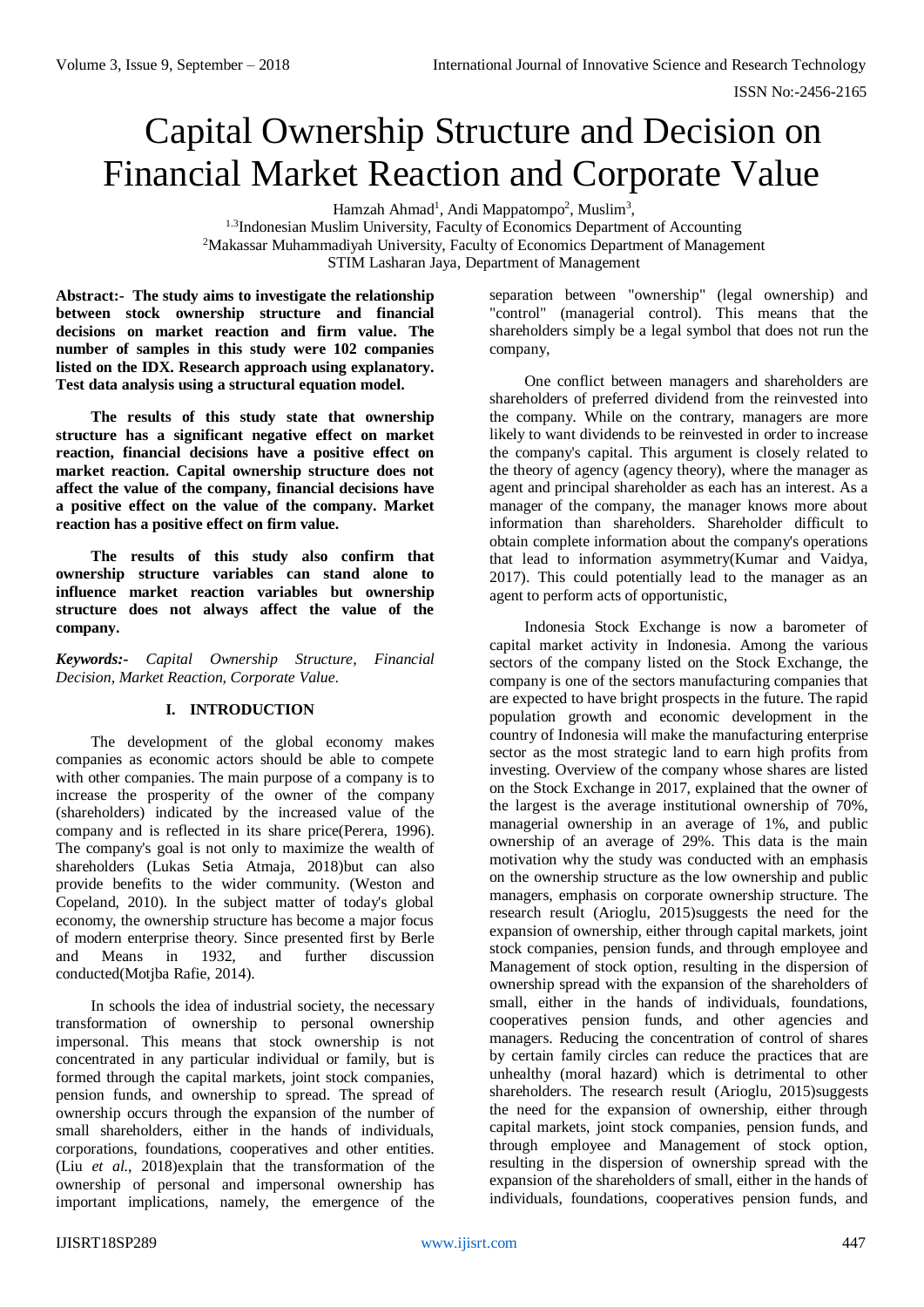other agencies and managers. Reducing the concentration of control of shares by certain family circles can reduce the practices that are unhealthy (moral hazard) which is detrimental to other shareholders. The research result (Arioglu, 2015)suggests the need for the expansion of ownership, either through capital markets, joint stock companies, pension funds, and through employee and Management of stock option, resulting in the dispersion of ownership spread with the expansion of the shareholders of small, either in the hands of individuals, foundations, cooperatives pension funds, and other agencies and managers(Ishibashi *et al.*, 2016). Reducing the concentration of control of shares by certain family circles can reduce the practices that are unhealthy (moral hazard) which is detrimental to other shareholders. resulting in the dispersion

of ownership spread with the expansion of small shareholders, either in the hands of individuals, foundations, cooperatives pension funds, and other agencies and managers(He and Kyaw, 2017). Reducing the concentration of control of shares by certain family circles can reduce the practices that are unhealthy (moral hazard) which is detrimental to other shareholders. resulting in the dispersion of ownership spread with the expansion of small shareholders, either in the hands of individuals, foundations, cooperatives pension funds, and other agencies and managers. Reducing the concentration of control of shares by certain family circles can reduce the practices that are unhealthy (moral hazard) which is detrimental to other shareholders(Banerjee and Homroy, 2017).

Data in 2011 stating that the company listed on the Indonesia Stock Exchange until the end of 2017

| No. | Name and Type of Company           | amount | Company     |
|-----|------------------------------------|--------|-------------|
| A   | Manufacturing company              | 3      | Manufacture |
| 1   | Cement factory                     | 6      | Manufacture |
| 2   | Factory Ceramic, Porcelain & Glass | 16     | Manufacture |
| 3   | Industrial Metals & Ships          | 10     | Manufacture |
| 4   | Chemical industry                  | 11     | Manufacture |
| 5   | Plastic And Packaging              | 4      | Manufacture |
| 6   | Feed Mill                          | 2      | Manufacture |
|     | Wood & Processing Factory          | 8      | Manufacture |
| 8   | Pulp & Paper Industry              | 12     | Manufacture |
| 9   | Automotive & Components            | 17     | Manufacture |
| 10  | Textile & Garment Factory          | 4      | Manufacture |
| 11  | Factory Cosmetics & Purposes RT    | 3      | Manufacture |
| 12  | RT Equipment Factory               | 2      | Manufacture |
| 13  | <b>Factory Footwear</b>            | 6      | Manufacture |
| 14  | Cable factory                      |        | Manufacture |
| 15  | industry Elektronika               | 14     | Manufacture |
| 16  | Food & Beverage Industry           | 3      | Manufacture |
| 17  | <b>Cigarette Factory</b>           | 9      | Manufacture |
| 18  | Pharmaceutical industry            |        |             |
|     | Number of Manufacturing            | 131    | 29.05%      |
| B   | Instead of Manufacturing           | 320    | 70.95%      |
|     | A total of $(A + B)$               | 451    | 100.00%     |

Table 1. Public Company Listed in Indonesia Stock Exchange

*Source[:www.sahamok.com/pasar-modal/emiten,](http://www.sahamok.com/pasar-modal/emiten)* 

While the public company delisted (omitted from BEI) and became the company goes private (companies open again) in 2011 is as follows:

| No. | Company name                                       | <b>Information</b> |
|-----|----------------------------------------------------|--------------------|
| I.  | PT Qynaplast Tbk (DYNA)                            | delisting          |
|     | PTAqua Golden Mississipii Tbk (AeUA)               | delisting          |
| 3   | PT Alfa Retailindo Tbk                             | delisting          |
| 4   | PT New Century Development Tbk (PTRA)              | delisting          |
|     | PT Anta Express Tour and Travel Service Tbk (ANTA) | delisting          |
| 6   | PT Surya Intrindo Makmur Tbk (SIMM)                | delisting          |
|     | PT Znbn Nusantara Tbk (ZBRA)                       | delisting          |
| 8   | PT Pelita Sejahtera Abadi Tbk (PSAB)               | delisting          |
| 9   | PT Gowa Makassar Tourism Development (GMTD)        | delisting          |
| 10  | Entertainment International Tbk PT (SMTT)          | delisting          |
| 11  | PT Wahana Phoenix Mandiri Tbk (wapo)               | delisting          |
| 12  | PT Katarina Utama Tbk (RINA)                       | delisting          |
| 13  | PT Arpeni Pratama Ocean Line Tbk (APOL)            | delisting          |

Table 2. Company the Delisting on the Stock Exchange Year 2017

*Source: [www.sahamok.com/pasar-modal/emiten,](http://www.sahamok.com/pasar-modal/emiten)*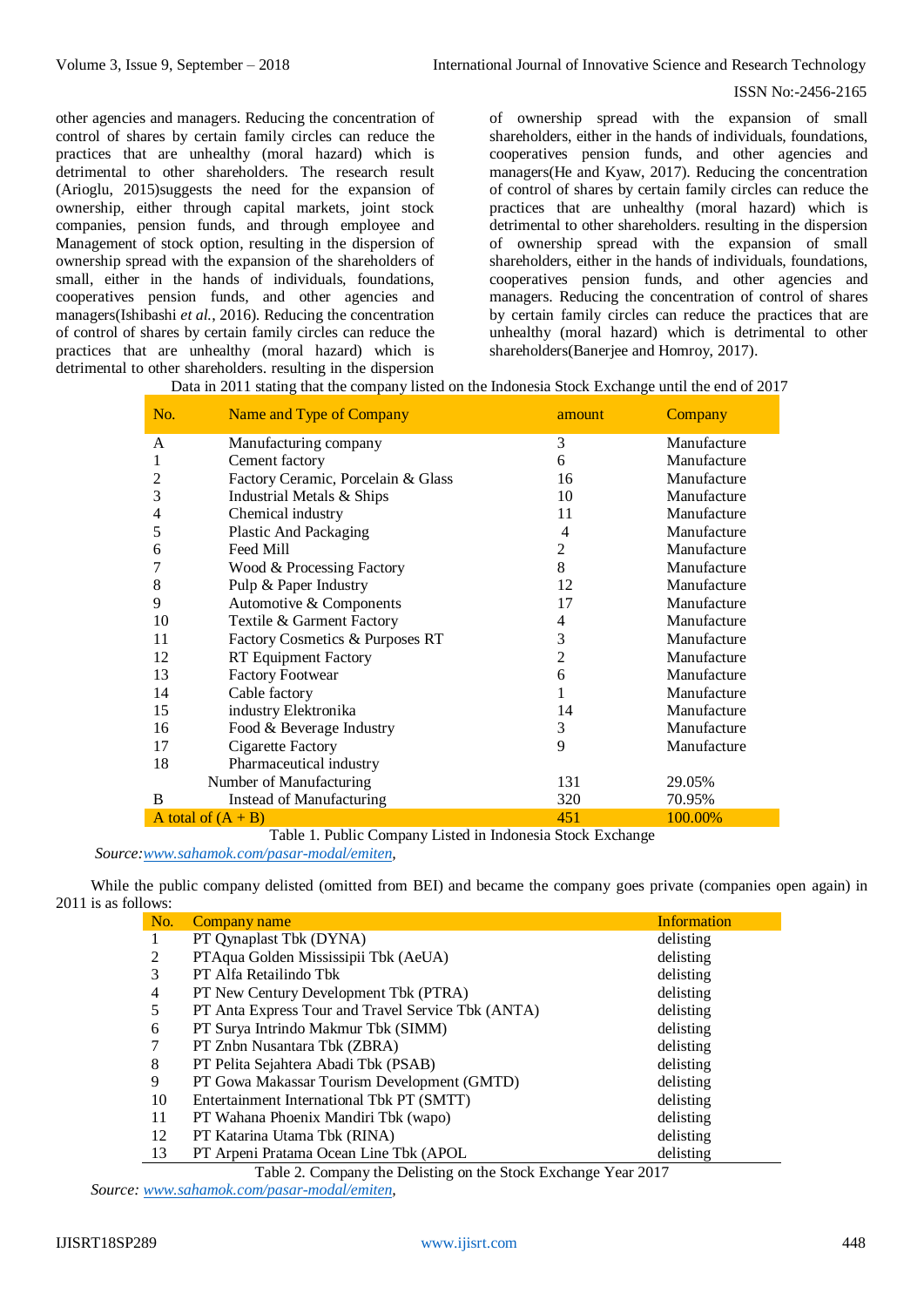Their company on the Stock Exchange delisting, indicating that the public company is facing financial difficulties. The stock price fluctuations in the stock that exceeded the limits set by the market authority. The phenomenon has prompted interest in investigating the financial aspects of a public company listed on the Stock Exchange, particularly manufacturing companies. There are several reasons why a public company (Going public) delisting (going private) according to the Decree of the Board of Directors of JSX No. Kep-308 / 8EJ / 07-2004 date. July 19, 2004 on the delisting (delisted) and relisting Shares on the Exchange: (a) because the issuer itself and approved by the investors in the GMS, (b) have the condition, or events, which significantly negative effect on the continuity of the company recorded, either financially or legally on the continuity of the company's status as a listed public company and listed company cannot show indications of recovery were adequate;  $(C)$  the parent company's open already listing on foreign exchanges. Relevantto research that is delisting due to financial difficulties force delisting (López-Gutiérrez, Sanfilippo-Azofra and Torre-Olmo, 2015)

Data in Sudarma study (2004) showed that the company whose shares are listed on the BEI in 2001, the largest owner is the average institutional ownership of 68.10%, the average public ownership,and managerial ownership 26.90% Average 4.55 % and the average corporate ownership 0.12. Research results show that the share ownership structure variable significant negative effect on the value of the company. These results indicate that the reduction in the composition of institutional ownership and managerial ownership and increased public ownership composition will affect the rising value of the company.

The absence of a clear separation between ownership in and control of the companies listed in Jakarta Stock Exchange caused by most companies still controlled by certain family circles and manager positions are still taken control by the majority shareholder. As a result, the managers simply be representative of the majority shareholders, or in other words what is the opinion of the largest shareholder is also a manager of the opinion. the ownership structure is very important because it deals with the control of the company.

# **II. LITERATURE REVIEW**

This study is an extension of previous research related to the influence of ownership structure on financial decisions and the value of the company. The difference in this study with previous studies is First In conjunction with testing the effect of financial decisions, previous studies such as that conducted by Baskin (1989), (Wan Sallha Yusoff, 2015)none of these studies relate to the ownership structure shares and the value of the company and Market reaction.

Second, previous research which uses variable shareholding structure partially tested against several financial decisions of the third financial decisions and does not relate to the value of the company, and the market reaction as conducted by(Hou, Kuo and Lee, 2012), (Choi,

Sami and Zhou, 2010), (Sudana, 2015a), and(Mussa, Musová and Debnárová, 2015), which relates only to the decision the ownership structure of funding (debt policy) and the dividend decision.

Thirdly, previous studies do a partial test of each variable, in this study the variables that have been studied by previous researchers testing done integrally in a research model, this research linking Ownership Structure and Market Reaction Against Financial Decisions and Firm Value. To see the consistency of the results of previous research and the different objects based primarily on emerging capital market, the study aims to determine the effect of Ownership Structure and Financial Decisions and Market Reaction Against Corporate values(Kılınç, 2013).

To reduce the agency problem between managers and shareholders can be done in several ways. First, the monitoring conducted by institutional owners to reduce the agency (Normah Omar, Zulaikha Amirah Johari, no date). Monitoring is meant here is direct supervision by institutional owners to the policies that created the management company, such as dividend policy and debt policy. The goal is that the policy made by management in accordance with institutional interests. The institutional owner, in this case, is a limited liability company that has large shares. (Mussa, Musová and Debnárová, 2015)suggest that institutional shareholders have the opportunity, resources, and expertise in analyzing the performance and management actions. In other words, that the monitoring is done by institutional investors can limit the actions of managers that lead to short-term goals and actions oriented towards increasing the value of the company. Therefore, the monitoring conducted by institutional investors encourage managers to act in accordance with the interests of shareholders so as to reduce the agency problem that is happening within the company.

Secondly, it is not enough just institutional ownership course but need their activism to be done by the institutional to suppress the behavior of the manager so no action opportunistic (Wan Sallha Yusoff, 2015) Activism is meant here is not just monitoring or supervision only, but strictly control even if necessary to put pressure on managers to did not behaviors that deviate from those of shareholders or institutional owners.

Third, an increase in managerial ownership over the shares of the company(Vintilă and Gherghina, 2014). (Hou, Kuo and Lee, 2012)in the setting of the agency to prove that managers have tendency to engage in acts of excessive profits and other opportunistic actions. This was done because the managers reap the full benefits of their actions and only bear less risk than they should. Therefore, the necessary managerial ownership in the company that manages the company with good management, because management is also part of the company owner. With the ownership, the manager will seek to not act opportunistic that can cause losses to the company because it will bear part of the losses.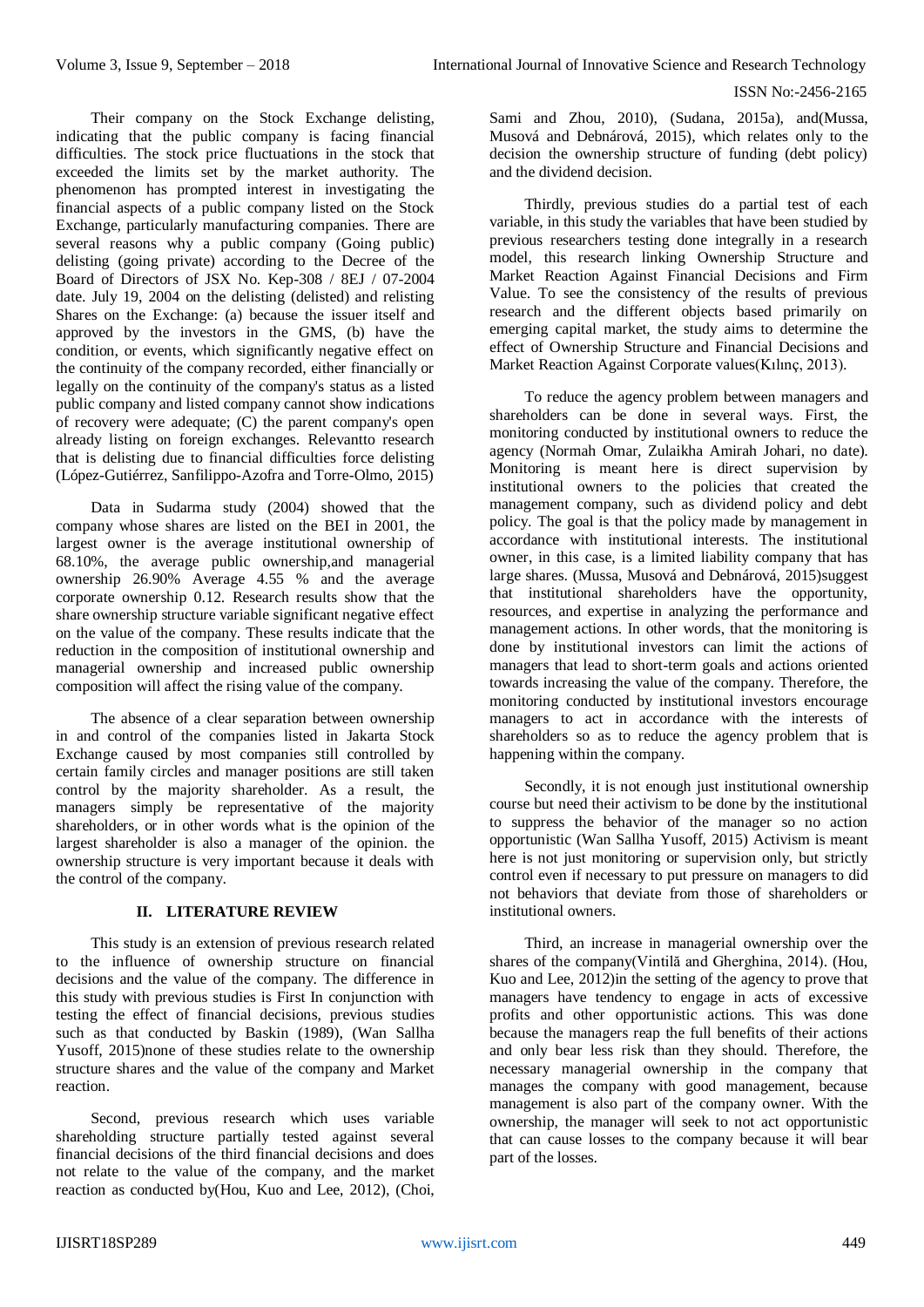Fourth, an increase in dividend payments to shareholders(Choi, Sami and Zhou, 2010). This dividend policy is done to encourage shareholders to reinvest dividends received into the company. Increased dividend payments are necessary to give a positive signal to shareholders and potential investors. Institutional that concentrated ownership makes managerial ownership to be down, on the contrary, their ownership of shares by managerial high enough to monitor the behavior of its own management in determining the policy of the company, as it will bear some losses incurred as a result of his actions. The substitution relationship between dividend policy with managerial ownership is a monitoring mechanism within the company.

Fifth, the policy of financing through debt(Rasa Kanapickiene, 2015). This debt policy can reduce the agency problem because management has the obligation to pay the principal and interest of the loan. Therefore, excess free cash flow in the company can be used for debt repayment. Companies can reduce their debt management to take an action opportunistic and inefficiencies in the company (www.sahamok.com, 2017)explains that the problem of agency (agency problem) occurs between shareholders and potential managers occur when management does not have a majority stake in the company. The shareholders would want managers to work with the objective of maximizing shareholder wealth.

The aim of shareholders who invest funds in the capital market is to obtain a compensation or income from invested funds in the form of dividends or capital gains. Dividends represent income received each period during the stock still owned, while capital gains are income is obtained for a stock price higher than the purchase price, this revenue will be obtained if the stock is sold. The investors who aim at getting capital gains also need information about dividends, as the dividend is one of the important factors that could affect the stock price. Therefore, companies that have gone public have an obligation to provide information regarding the company's performance to investors. The announcement of dividends is often considered to have the information content and the market will react at the time of the announcement. Positive reactions often occur when the information in the announcement of the dividend above

market expectations cause a response rate of profit in the future. Instead, it will cause a negative reaction if the information in the dividend announcement contains information on worsening outlook for future business development manager for the parties be unable to manage earnings for the company's long-term interests. Dividend policy depends on the decision of the General Meeting of Shareholders. Instead, it will cause a negative reaction if the information in the dividend announcement contains information on worsening outlook for future business development manager for the parties be unable to manage earnings for the company's long-term interests. Dividend policy depends on the decision of the General Meeting of Shareholders. Instead, it will cause a negative reaction if the information in the dividend announcement contains information on worsening outlook for future business development manager for the parties be unable to manage earnings for the company's long-term interests. Dividend policy depends on the decision of the General Meeting of Shareholders.

The market reaction shown by the change in stock price is concerned. The market reaction can be measured by using stock returns as the value of changes in prices or by using abnormal return. If the abnormal return is used as a measure of market reaction, then the announcement of the dividend change is said to contain abnormal information when it provides a significant return to the market. Instead, the announcement of dividend changes does not have any say when the information content does not provide a significant abnormal return to the market. (Vintilă and Gherghina, 2014)states that the market reacted strongly to the announcement of a dividend by a public utility because of differences in stock prices before and after the dividend announcement. This is supported by research (Motjba Rafie, 2014)that the cash dividend announcements affecting the stock price. Authority (2006) found that the dividend announcement did not have a significant influence in terms of abnormal returns, or in other words, the dividend announcement does not contain information that is not immediately followed by a reaction of the market at the time the information was announced. Dividend announcement was not enough to provide relevant information for investors in the Indonesia Stock Exchange.

#### **III. RESEARCH METHOD**

This research uses explanatory research, using a sample of 102 companies grouped into 19 types of industrial. The sampling method is purposive sampling. The sample selection criteria are as follows:

| <b>Information</b>                                                                                                                                                                                                                           | number<br>companies     | <sup>of</sup> |
|----------------------------------------------------------------------------------------------------------------------------------------------------------------------------------------------------------------------------------------------|-------------------------|---------------|
| Companies that listing until the end of 2016<br>A public company is not manufacturing<br>٠<br>Public companies including manufacturing<br>$\bullet$<br>The public company manufacturing group incomplete data (negative equity)<br>$\bullet$ | 343<br>201<br>142<br>40 |               |
| Public companies included in the sample selection<br>$T-11-2C+1$                                                                                                                                                                             | 102                     |               |

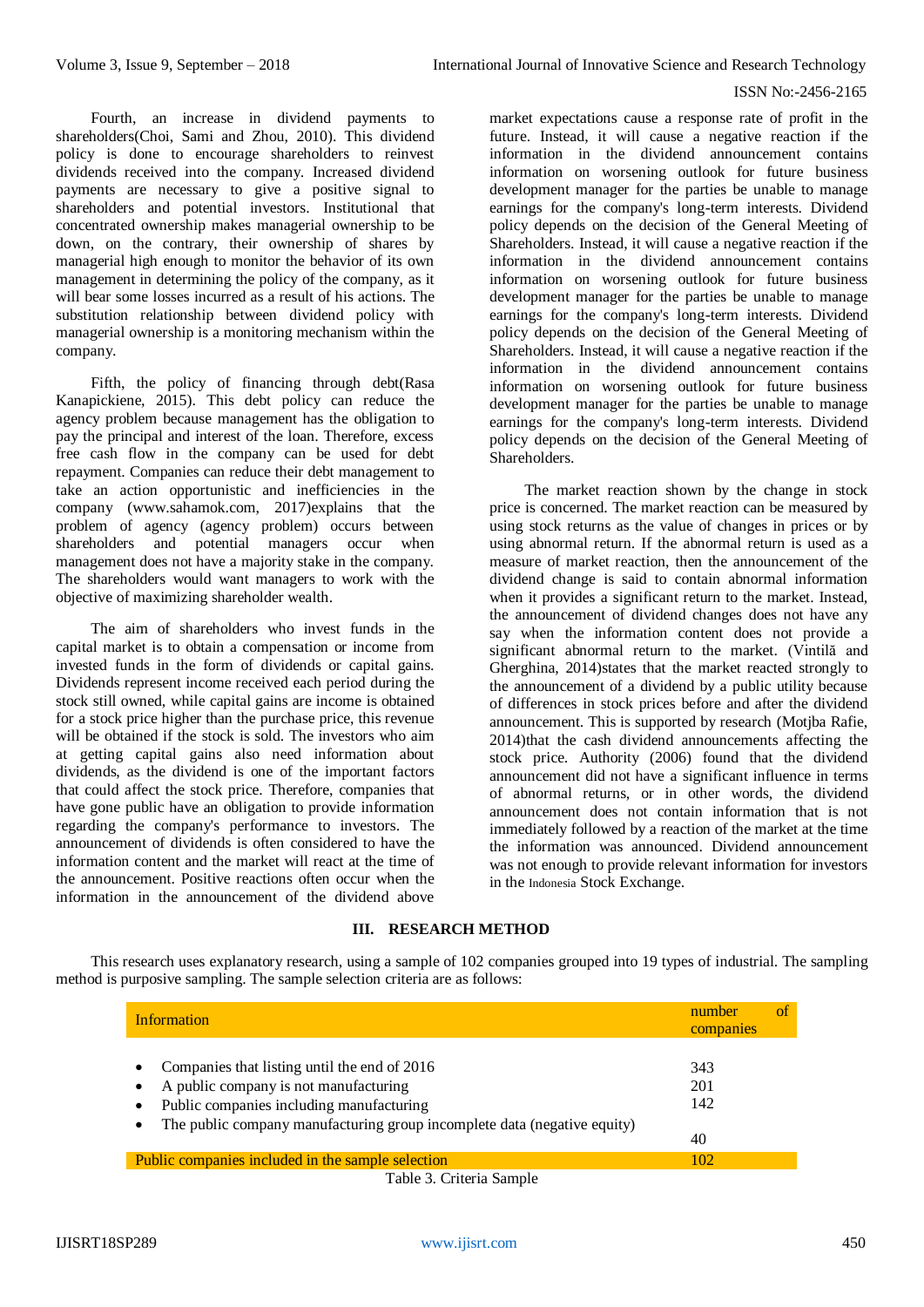Methods of data collection by Number of outstanding shares, the stock's closing price, total public ownership and manager, Total Equity, Total Assets, Total Current Assets, Total Debt, Earnings per share (EPS), Inventory. Measurement of variables-based investment decisions is measured by ROI, Funding Decisions as measured by DER (Debt Equity Ratio) and Market Debt Equity Ratio (MDE). Dividend policy and the market reaction is measured by Return stock, trading volume, the earnings information. The

company's value is measured by the Market to book value of equity (MBV), Book-to-market value to assets (BMVA), Tobin's Q (TBQ), price-to-earnings ratio (PER). Stock ownership structure is measured by indicators of manager ownership (MOW), Public Ownership (POW) and institutional ownership (IOW). Methods of data analysis using path analysis (SEM) were analyzed using AMOS. The conceptual frame works in this study are as follows:



Fig 1:- Research Framework

# **IV. RESULT OF ANALYSIS**

#### *A. Data Description*

*Variable Share Ownership Structure*

The ownership structure (X1) is the distribution of a company's stock ownership, ownership structure variables measured by the indicators: 1) managerial ownership, 2) public ownership and 3) institutional ownership. The data from each indicator that have been obtained are described in the table below:

| No.    | Indicator               |      | 201  | mean |  |
|--------|-------------------------|------|------|------|--|
|        | Managerial ownership    | 3.34 | ت ر  | 4.34 |  |
| ◠<br>∼ | Public ownership        | 26.4 | 24.8 | 25.6 |  |
| $\sim$ | Institutional ownership | 70.1 | 70.1 | 70.1 |  |
|        |                         |      |      |      |  |

Table 4. The share ownership structure variables

## *Variable financial decisions*

The decision variables finance companies in this study consisted of Decisions Investment (ROI AND ROA), Funding Decisions (BDE, MDE), dividend policy (DY).

| No.                | Indicator  | 2016    | 2017  | mean  |
|--------------------|------------|---------|-------|-------|
|                    | ROI        | $-0.12$ | 0.27  | 0.07  |
| $\mathcal{D}$<br>∠ | <b>ROA</b> | 8.20    | 8.82  | 8.52  |
| 3                  | <b>BDE</b> | 1.01    | 0.97  | 0.99  |
| 4                  | <b>MDE</b> | 3.39    | 3.872 | 3.64  |
| 5                  | DPR        | 200.87  | 168.7 | 184.7 |
| 6                  | DY         | 2,78    | 2.85  | 2,81  |

Table 5. Variables Financial decisions

#### *Variable market reaction*

The market reaction is a study of the market reaction to an event (event) that information is published as an announcement. Indicators of market reaction variables in this study were (Return Stocks, Stock Trading Volume and Earnings Information)

| No.            | Indicator            | 2016    |                              | Average         |  |
|----------------|----------------------|---------|------------------------------|-----------------|--|
|                | Stock returns        | $-0.12$ | 0.263                        | $0,\!071$       |  |
| $\bigcap$<br>∠ | Perd.Saham           | 922.4   | 14.69                        | 1.96            |  |
| $\sqrt{2}$     | Earnings information | 14.13   | 16.46                        | 5.21<br>1 J.J 1 |  |
|                |                      | ------- | .<br>$\sim$<br>$\sim$ $\sim$ |                 |  |

Table 6 Description of market reaction variables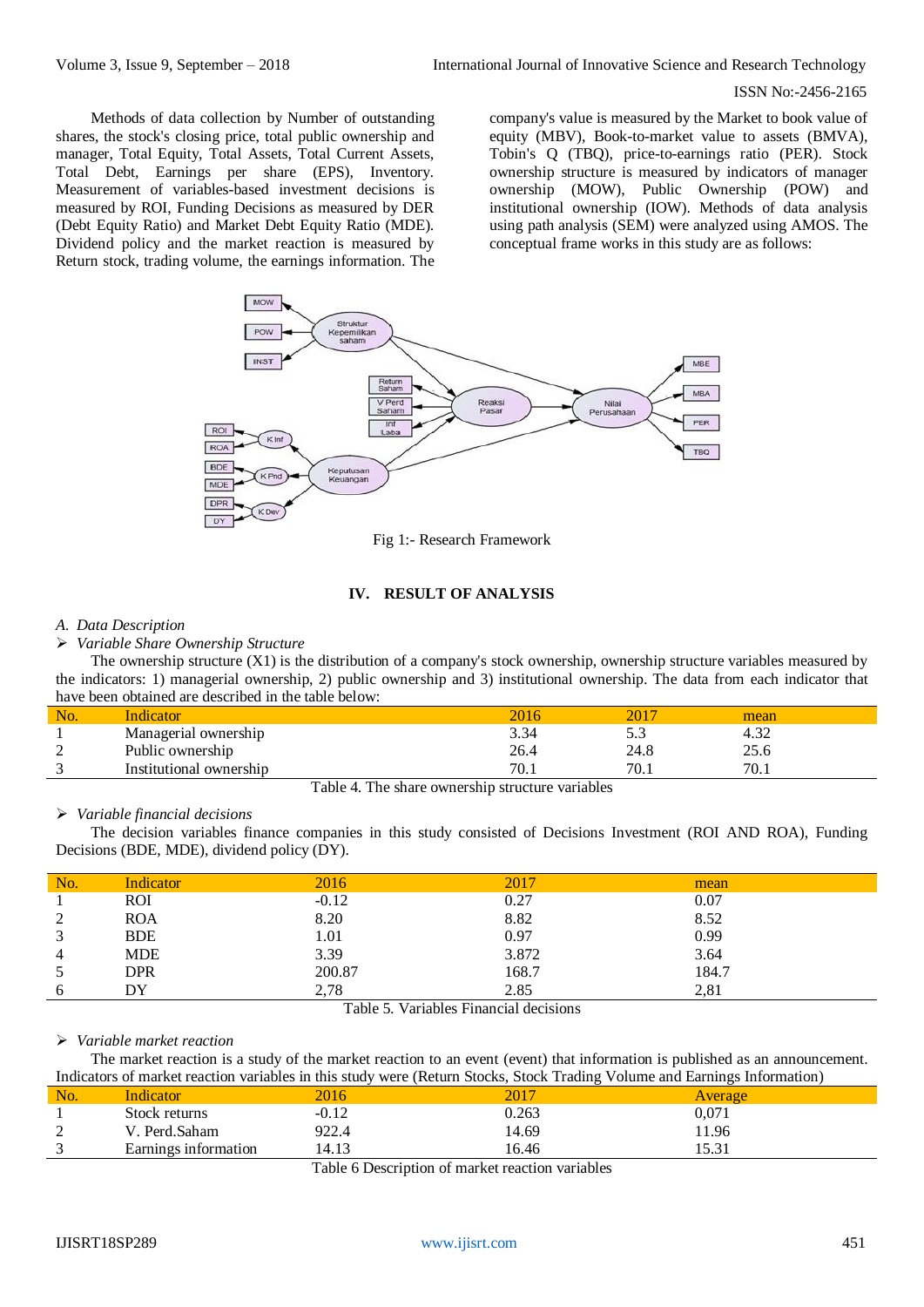## *Variable value of the company*

The company's value is the present value of the assets owned by the company, some have assumed that the value of a company is reflected in the value of investments that will be issued in the future. The indicators used for the variable value of the company is (MBE, MBA, PER,and TBQ).

| No.                                   | Indicator  | 2015  | 2016   | Average |
|---------------------------------------|------------|-------|--------|---------|
|                                       | <b>MBE</b> | 40.73 | 43.96  | 42.34   |
| $\bigcap$<br>$\overline{\phantom{0}}$ | <b>MBA</b> | 91.75 | 92.48  | 92.11   |
| $\sim$                                | <b>PER</b> | 62.71 | 16.518 | 39.62   |
| $\overline{4}$                        | TBO        | 20.13 | 20.71  | 20.43   |

Table 10. Company Values 2015

#### *B. Linearity Assumption Test*

| The independent variable | Dependent variable       | R <sub>2</sub> | $_{\rm F}$ | Sig     | knot   |
|--------------------------|--------------------------|----------------|------------|---------|--------|
| Ownership structure      | The market's reaction    | 0,037          | 3,345      | 0,071   | linear |
| financial decisions      | The market's reaction    | 0,217          | 24,340     | < 0.001 | linear |
| Ownership structure      | The value of the company | 0,160          | 16,556     | < 0.001 | linear |
| financial decisions      | The value of the company | 0,075          | 71,33      | 0,009   | linear |
| The market's reaction    | The value of the company | 0.212          | 23,733     | < 0.001 | linear |

# *C. Convergent Test Validity*

| <b>Variables</b>           | <b>Indicator</b> | Loading  | Type (a) | <b>SE</b> | P value |
|----------------------------|------------------|----------|----------|-----------|---------|
|                            | Mow              | 0,467    | Reflect  | 0,080     | < 0.001 |
| Ownership structure        | Pow              | 0,943    | Reflect  | 0,092     | < 0.001 |
|                            | inst             | 0,846    | Reflect  | 0,083     | < 0.001 |
|                            | ROI              | 0,943    | Reflect  | 0.080     | < 0.001 |
|                            | <b>ROA</b>       | 0,905    | Reflect  | 0,081     | < 0.001 |
| <b>Financial Decisions</b> | <b>BDE</b>       | 0,953    | Reflect  | 0,080     | < 0.001 |
|                            | <b>MDE</b>       | 0,422    | Reflect  | 0,093     | < 0.001 |
|                            | <b>DPR</b>       | 0,441    | Reflect  | 0.093     | < 0.001 |
|                            | DY               | 0,139    | Reflect  | 0,101     | 0,087   |
|                            | RetSa            | $-0.074$ | Reflect  | 0.103     | 0,239   |
| Market reaction            | VPShm            | 0,854    | Reflect  | 0,083     | < 0.001 |
|                            | InfLaba          | 0862     | Reflect  | 0082      | < 0.001 |
|                            | <b>MBE</b>       | 0929     | Reflect  | 0081      | < 0.001 |
|                            | <b>MBA</b>       | 0779     | Reflect  | 0084      | < 0.001 |
| The value of the company   | <b>PER</b>       | $-0314$  | Reflect  | 0096      | < 0.001 |
|                            | TBQ              | 0906     | Reflect  | 0081      | < 0.001 |

Therefore, loading is identical to the correlation between the indicators with factors (latent variables), the greater the loading, the better the indicator in measuring latent variables. Loading highest value indicates that the most representative indicator of the latent variable. For latent variables strictures of ownership, highest loading indicator and the lowest Pow Mow. Financial decisions for

latent variables, the value of the highest loading is an indicator that the lowest BDE is DY. Market reaction to the latent variable, the value is the highest loading indicator is the lowest Earnings Information Return Shares. As for the latent variable value of the company, the value of the highest loading is the lowest MBE is PER

|                          |            |           | Correlation matrix |           |          |           |
|--------------------------|------------|-----------|--------------------|-----------|----------|-----------|
| <b>Variables</b>         | <b>AVE</b> | AVE (Srt) | <b>SK</b>          | <b>KK</b> | RP       | <b>NP</b> |
| The ownership structure  | .607       | 0779      | 0.779              | 0.162     | $-0.203$ | $-0.027$  |
| financial decisions      | 0.501      | 0.708     | 0.162              | 0.708     | 0.060    | 0.629     |
| The market's reaction    | 0.492      | 0.702     | $-0.203$           | 0.060     | 0.702    | 0.183     |
| The value of the company | 0.597      | .773      | $-0.027$           | 0.629     | 0.183    | 0.773     |

Table 11. Average Variance Extracted (AVE) and the correlation between Latent Variables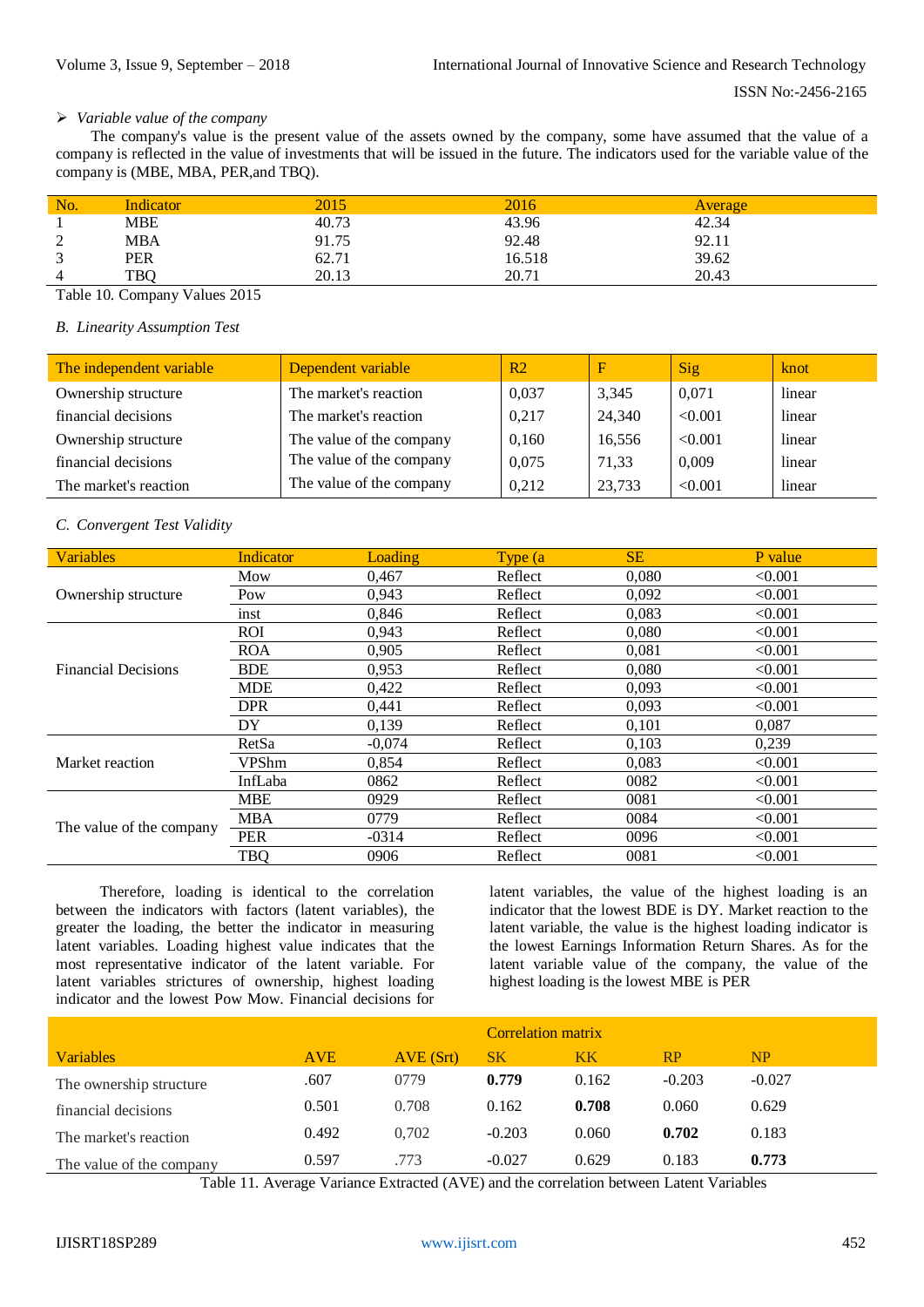| <b>Variables</b>         | composite Reliability          | Cronbach's alpha |
|--------------------------|--------------------------------|------------------|
| The ownership structure  | 0.604                          | 0.608            |
| financial decisions      | 0.829                          | 0.752            |
| The market's reaction    | 0.639                          | 0.636            |
| The value of the company | 0.766                          | 0.667            |
|                          | Teble 12 Composite Delightlity |                  |

#### Table 12 Composite Reliability

## *D. The Goodness of Fit Models*

| <b>Free variable</b>                                                 | Dependent variables      | R-square |
|----------------------------------------------------------------------|--------------------------|----------|
| Stricture of ownership, financial Decisions                          | The market's reaction    | 0.124    |
| Stricture of ownership, financial Decisions, and the market reaction | The value of the company | 0.456    |

| Model fit     | <b>Quality indices</b>                      | <b>Results Model</b> * | Ket   |
|---------------|---------------------------------------------|------------------------|-------|
| <b>APC</b>    | $\overline{\phantom{a}}$                    | 0269, $P = 0.002$      | Good  |
| <b>ARS</b>    |                                             | 0.290, $P \le 0.001$   | Good  |
| Aars          | $\overline{\phantom{0}}$                    | 0.270, P $< 0.001$     | Good  |
| <b>AVIF</b>   | acceptable if $\leq$ 5, ideally $\leq$ 3.3  | 1,033                  | Ideal |
| <b>AFVIF</b>  | acceptable if $\leq$ 5, ideally $\leq$ 3.3  | 1,418                  | Ideal |
| GoF           | small> = 0.1, medium> = 0:25, large> = 0:36 | 0399                   | Big   |
| <b>SPR</b>    | acceptable if $>$ = 0.7, ideally = 1        | 1,000                  | Ideal |
| <b>RSCR</b>   | acceptable if $>$ = 0.9, ideally = 1        | 1,000                  | Ideal |
| <b>SSR</b>    | acceptable if $> = 0.7$                     | 1.000                  | Good  |
| <b>NLBCDR</b> | acceptable if $> = 0.7$                     | 0700                   | Good  |

# *E. Hypothesis testing*

|                                                                   | Dependent variables      | <b>Direct Effect</b> |                    |            |                      |
|-------------------------------------------------------------------|--------------------------|----------------------|--------------------|------------|----------------------|
| Independent variables                                             |                          | path coefficients    | <b>SE</b>          | $p$ -value | <b>Information</b>   |
| Ownership structure                                               | Market reaction          | $-0.322$             | 0.096              | < 0.001    | Significant negative |
| <b>Financial Decisions</b>                                        | Market reaction          | 0.161                | 0.101              | 0.037      | Significant positive |
| Ownership structure                                               | The value of the company | $-0.076$             | 0.103              | 0.232      | Not significant      |
| <b>Financial Decisions</b>                                        | The value of the company | 0.599                | 0.089              | < 0.001    | Significant positive |
| Market reaction                                                   | The value of the company | 0.190                | 0.100              | 0.030      | Significant positive |
| Indirect effects for paths                                        |                          |                      | <b>Coefisients</b> | P Value    | <b>Information</b>   |
| Ownership Structure ---> Market Reaction -> Company Values        |                          |                      | 0.061              | 0.203      | Not significant      |
| Financial decision --->Market reaction ->The value of the company |                          |                      | 0.031              | 0.341      | Not significant      |

# **V. DISCUSSION**

 *Ownership Structure indirect effect on Market Reaction* Referring to the results of the study, the results of the analysis of the first hypothesis (H1) as shown in the table shows that the ownership structure of significant negative effect on the market reaction. These results suggest that the ownership structure does not have a direct influence on the market reaction. These findings support the results of the study (Motjba Rafie, 2014) which found that the structure of managerial ownership, institutional and public significant negative effect on the market reaction. Large public ownership is the majority owner of which the majority owners have tendency to compromise or siding with management and ignores the interests of minority shareholders. The presumption that management often takes any action or non-optimal policy and tend to lead to personal

interests lead to a strategic alliance between the majority owner with management responded negatively by the market. Results loading factors indicate that the indicator has loading highest of the ownership structure is an indicator of ownership of public (Pow) with loading factor 0943 higher compared with other indicators while the indicators of managerial ownership (MOW) is indicator of the value of the loading factor of the lowest of 0,467

 *Financial Decision positive and significant effect on the Market Reaction*

Financial decision making plays an important role in the company. The managerial concept of public companies has a goal to maximize the wealth of shareholders or stakeholders(Huang, Kabir and Zhang, 2017). Those goals are often only be achieved if shareholders turn over management of the company to the professional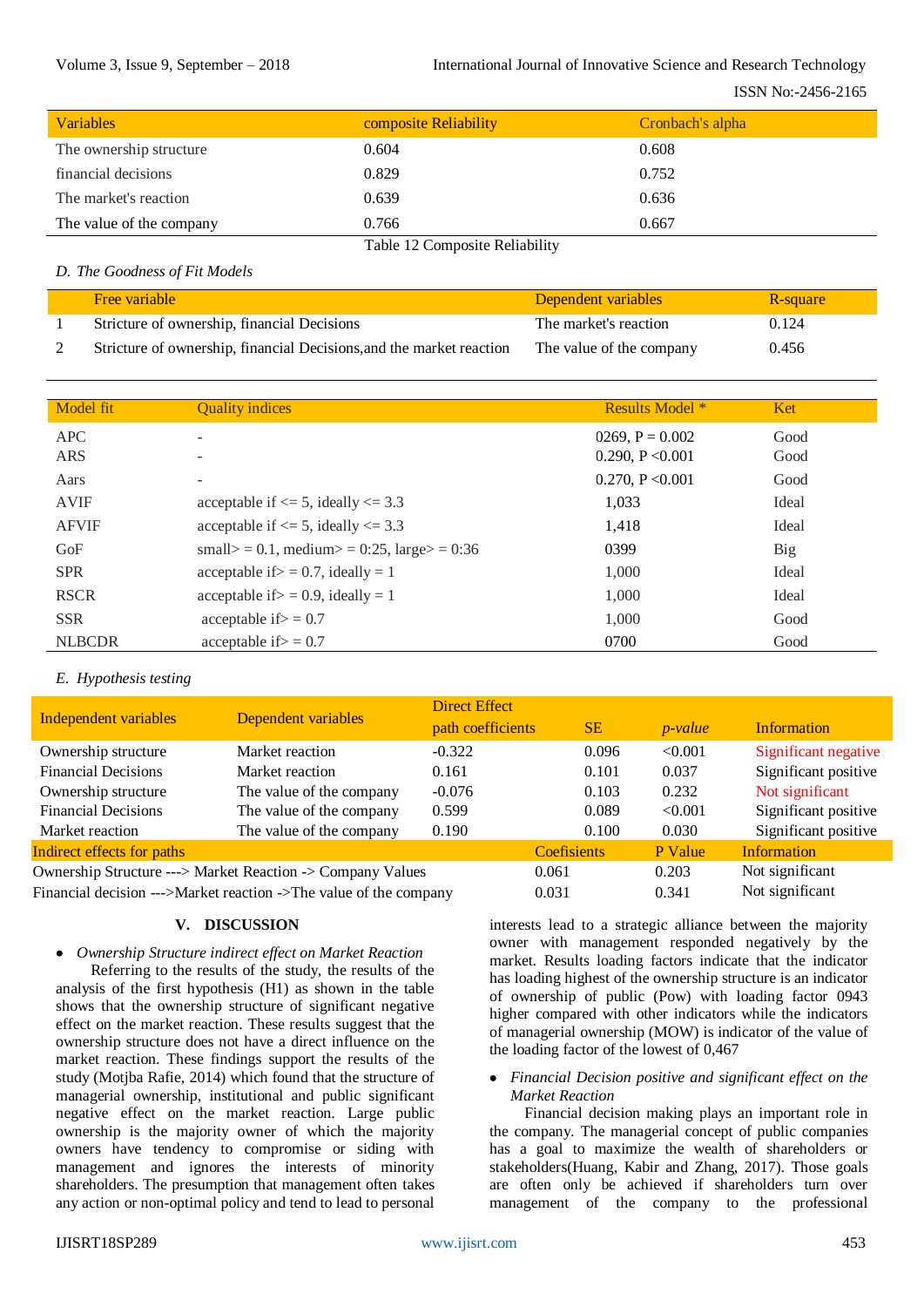(managerial) or often called agents. Therefore, the company's managers are expected to act in the best for the company to maximize the value of the company so that prosperity can be achieved,(Thi, Nhan and Ha, 2016). The professional manager will be responsible for 1) the decision of allocation of funds from within the company or outside the company for investment. 2) the funding decision. 3) The dividend decision. Referring to the results of the second hypothesis testing analysis as a result of financial decisions studied stated that significant positive effect on the market reaction. this means that a good financial decision will lead to a positive market reaction. This finding agrees with the results of this study support the results of the study (Agustia, 2013)which found that the structure of managerial ownership, institutional and public influence on market reaction. The results showed that the indicator loading factor that has the highest loading of financial decisions is an indicator variable Debt Equity Book value amounted to 0.953 seen loading factor is higher than the loading factor other indicators, this proves that the indicators Book Equity Ratio is an indicator of the most dominant influence the market reaction. While the lowest indicator is the dividend yield with a loading factor 0139 value is the lowest indicator affects the market reaction.

 *Ownership structure does not affect the value of the Company.*

Referring to the results of the study, the results of the third hypothesis testing analysis (H3) as the results of the study stated that the financial decisions not significant effect on the value of the company. This means that the difference in the ownership structure does not necessarily affect the value of the company. The results showed that the indicator loading factor that has the highest loading of the ownership structure is an indicator of public ownership (Pow) with loading factor 0943 higher than the other indicators. Large public ownership is the majority owner of which the majority owners have tendency to compromise or siding with management and ignores the interests of minority shareholders. The presumption that management often takes any action or non-optimal policy and tend to lead to personal interests lead to a strategic alliance between the majority owner with management responded negatively by the market. This is certainly an impact on the company's stock price decline in the capital market so that the public ownership has not been able to be a mechanism that can enhance shareholder value. The results of this study make it clear that the public seems to be the owner of the companies listed in Indonesia Stock Exchange less strict supervision of the management in reporting their performance. This is certainly an impact on the company's stock price decline in the capital market so that the public ownership has not been able to be a mechanism that can enhance shareholder value. The results of this study make it clear that the public seems to be the owner of the companies listed in Indonesia Stock Exchange less strict supervision of the management in reporting their performance. This is certainly an impact on the company's stock price decline in the capital market so that the public ownership has not been able to be a mechanism that can enhance shareholder value. The results of this study make it clear that the public seems to be the owner of the companies listed in Indonesia Stock Exchange

less strict supervision of the management in reporting their performance.

These findings are not in accordance with the results of this study support the results of the study (Vintilă and Gherghina, 2014), (Wan Sallha Yusoff, 2015), (Vintilă and Gherghina, 2014). Stated that the ownership structure affects the value of the company. Values can be formed with the good company along with the increased performance of the company and is an important concept for investors because it is an indicator for the market to assess the company as a whole as well as a reflection of the company's equity by increasing the number of corporate debt. One part that plays a role in enhancing the value of the company is the management(Sudana, 2015b).

Indicators of managerial ownership are an indicator of the value of the lowest loading factor of 0467. These results are presumably because the low shares held by management of manufacturing firms that became the object of research resulting in the management of the company has no sensed of belonging because not all of the advantages enjoyed by the management that led to the management is motivated to maximize his utility to the detriment of shareholders. In addition to the lack of stock ownership by management to make the management performance also tend to be low so it does not affect the value of the company. Accordingly, management ownership has not been able to be a mechanism to enhance shareholder value. It can also occur due to the conditions in Indonesia, wherein the proportion of managerial ownership in the company is still very low, so the application of managerial ownership to help the pooling of interest between the manager and owner in order to motivate managers to take actions to improve the company's performance has not been able to run effectively. These results are consistent with research (Choi, Sami and Zhou, 2010)who found that managerial ownership has no correlation to the value of the company.

 *Financial decisions significantly influence the value of the Company.*

Referring to the results of the study, the results of the fourth hypothesis testing analysis as the results of studies suggest that financial decisions significant positive effect on firm value. These results imply that the better financial decisions then the value of the company will increase. This finding agrees with the results of this study support the results of the study(Müller, 2014) found that financial decisions affect the value of the company. The implication for investors is the investor will invest in companies that can generate optimal profits through the introduction of new products or old products. The results of this study do not support the research conducted (Wan Sallha Yusoff, 2015)

Implications for companies are the company should plan to take funding decisions through equity because, with funding through equity more, to increase the company's value. The implication for investors is the investor will invest in companies that have a small proportion of the debt. Dividend policy has a positive effect on firm value. The dividend policy is to distribute profits from the company to shareholders in the form of dividends rather than restrain profits in the form of capital gains due to the profits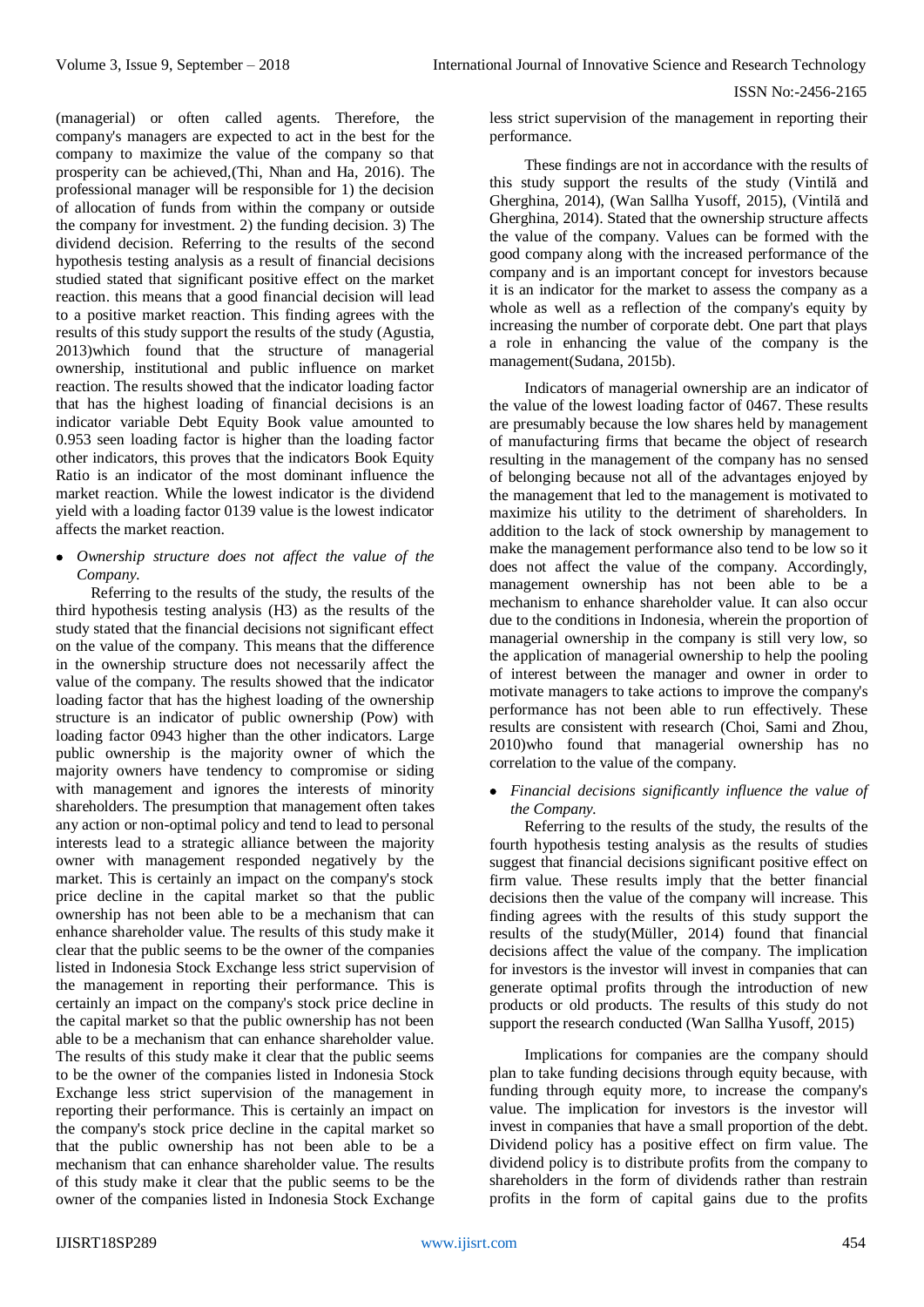distributed to shareholders in the form of dividend can increase the value of the company. This situation means that with the increasing investments made by the company, it will affect the increased value of the company. Results loading factor shows that the indicator has a loading highest of variable financial decisions is an indicator Book Debt Equity with a value loading factor of 0,953 looks better value than the loading factor other indicators, this proves that the indicators Book Equity Ratio is an indicator of the most dominant influence on the value of the company, while the lowest indicator is the dividend yield with a loading factor 0,139 value is the lowest indicator affect the value of the company. This proves that the indicators Book Equity Ratio is an indicator of the most dominant influence the value of the company. While the lowest indicator is the dividend yield with a loading factor 0,139 value is the lowest indicator affects the value of the company. This proves that the indicators Book Equity Ratio is an indicator of the most dominant influence the value of the company. While the lowest indicator is the dividend yield with a loading factor 0,139 value is the lowest indicator affects the value of the company.

 *Market Reaction a significant effect on the value of the Company.*

Referring to the results of the study, the results of the analysis of the fifth hypothesis (H5) research states that the market reaction to the significant positive effect on firm value. This study has shown that the better reaction to market the value of the company will increase. These findings are not consistent with the results of the study (Yildiz, Karan and Pirgaip, 2017)found that the structure of managerial ownership, institutional and public did not affect the market reaction. Results loading factors indicate that the indicator has loading highest of variable market reaction is indicator of earnings information with the value of the loading factor of 0,862 that looks higher than with other indicators, this proves that the earnings information is an indicator of the most dominant influence on the enterprise value while indicators verandah is returned stock with a value amounting loading factor (-0,074), which means that the indicator of stock returns is an indicator of the least effect on firm value.

 *Capital ownership Structure has no effect on the value of the company by making the market reaction variable as an intervening variable*

Referring to the results of the study, the results of the analysis of the sixth hypothesis testing (H6) as shown in Table 18 that the ownership structure did not significantly affect the value of the company through market reaction. Owners were great is the majority owner of which the majority owners have tendency to compromise or siding with management and ignores the interests of minority shareholders. The presumption that management often takes any action or non-optimal policy and tend to lead to personal interests lead to a strategic alliance between the majority owner with management responded negatively by the market. This is certainly an impact on the company's stock price decline in the capital market so that the institutional ownership has not been able to be a mechanism that can enhance shareholder value. The findings of this study

support (He and Kyaw, 2017)and (Kurov and Stan, 2017)which states that the ownership structure does not affect the value of the company. In addition,(Ishibashi *et al.*, 2016)found that although the ownership structure was high but does not affect the value of the company. However, contrary to the results of these tests(Choi, Sami and Zhou, 2010), who found that the ownership structure of a significant positive effect on firm value. The concentration of institutional ownership increase public confidence in the company in the form of increased trading volume and stock price increase is reflection of increasing public confidence in the company. These results indicate that the ownership structure cannot be used as a basis for measuring the value of the company. The results of this study also found that the market reaction is not able to mediate the relationship between ownership structures on firm value.

 *The financial decision does not affect the value of the company by making the reaction of the market as an intervening variable*

Referring to the results of the study, the results of the analysis of the seventh hypothesis (H7) as the result of studies suggest that financial decision did not significantly affect the value of the company through market reaction. The results of this study indicate that the market reaction is able to mediate the relationship between financial decisions on firm value. these results illustrate that investors will react and invest in companies that can generate optimal profits through the introduction of new products or old products. The results also illustrate that the company had planned to take a good funding decision in order to enhance shareholder value. Dividend policy in the form of distribution of profits from the company to the shareholders in the form of dividends rather than restrain profits in the form of capital gains due to the profits distributed to shareholders in the form of dividend can increase the value of the company. The implication for investors is the investor will invest in companies that distribute profits in dividends consistently. Investors will also invest in companies that distribute dividends in large numbers with the consequences of the investor must pay high taxes on the dividends received implication for investors is the investor will invest in companies that distribute profits in dividends consistently. Investors will also invest in companies that distribute dividends in large numbers with the consequences of the investor must pay high taxes on the dividends received implication for investors is the investor will invest in companies that distribute profits in dividends consistently. Investors will also invest in companies that distribute dividends in large numbers with the consequences of the investor must pay high taxes on the dividends received

# **VI. CONCLUSION**

Theoretically, implications of this research are adding to the intellectual property of knowledge of the financial aspects. The results of this study also confirm that the variables controlling interest in the structure can stand alone to influence the market reaction will be variable but the ownership structure does not always have an impact on the value of the company.